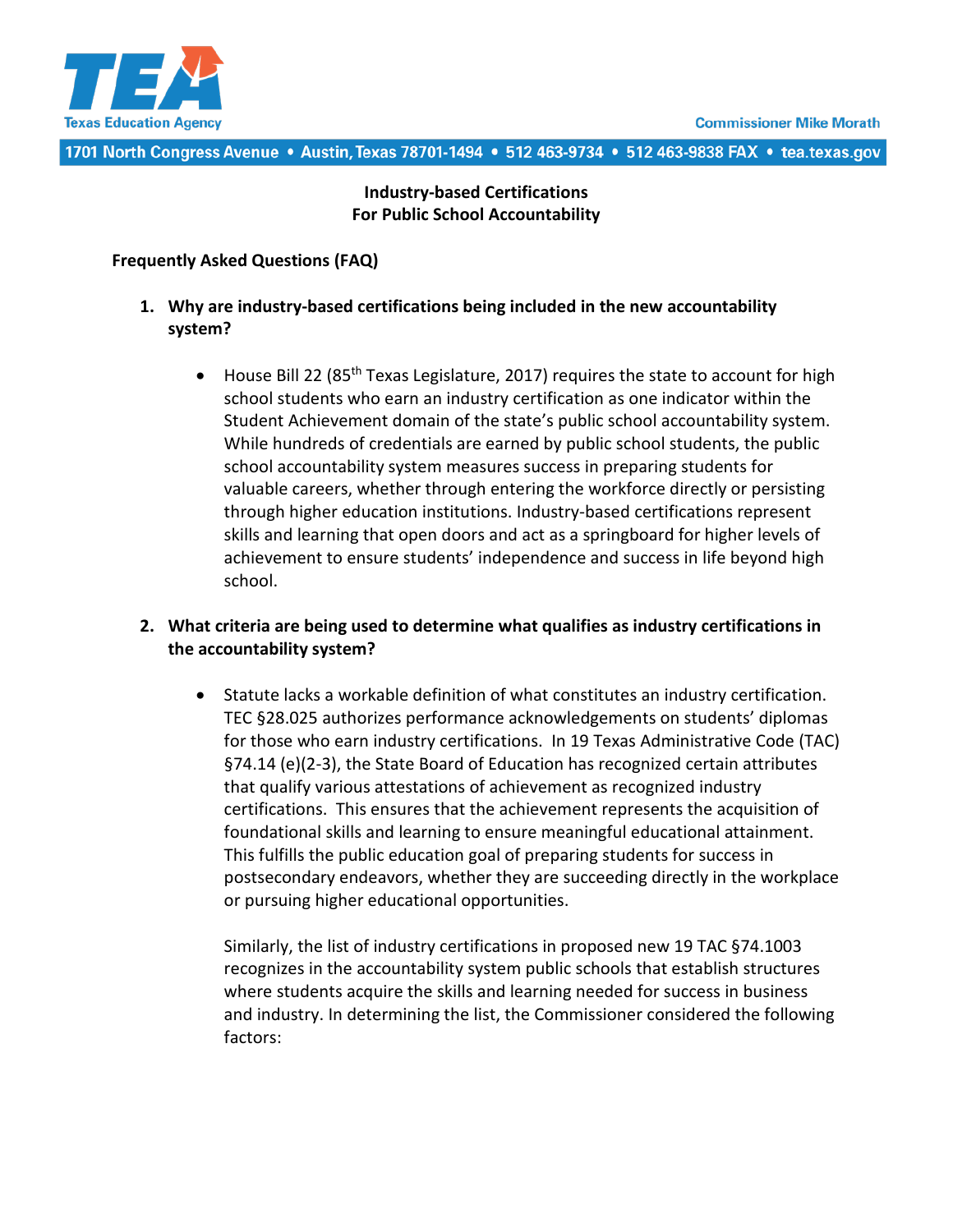- o **State-, nationally- or internationally-recognized**: Recognition through a national or international business, industry, professional organization, state agency, government entity, or state-based industry association.
- o **End of Program**: Represents a culmination of knowledge and skills achieved through completion of a program of study in a high school career and technical education program.
- o **Stackable**: Attainable by high school students and transfers seamlessly to postsecondary work through acceptance for credit or hours at an institution of higher education or to additional industry certifications and opportunities through acceptance by industry as a validated credential for workplace entry and advancement.
- o **Valuable for Industry:** Demonstrates the skills and abilities necessary to secure entry into high-skill occupations as demonstrated through attributes such as high wage jobs with growth potential.

### **3. What process was used by TEA to receive input from districts, business, and industry about the list of certifications?**

- In September of 2016, TEA requested information about available credentials, certifications and other forms of achievement recognition from districts through a "To the Administrator Addressed" letter as well as compiling the same from the Perkins Program Effectiveness Report (PER) list. The list compiled from districts and the PER was reviewed and analyzed through multiple rounds of review (by TEA staff, other agencies, and industry partners) to eliminate duplications, determine those not meeting base criteria (state, national or international recognition), and identify those not meeting other criteria (end of high school program and/or transference to postsecondary work or additional certifications). The many rounds of analysis reduced the list to the original 67 proposed certifications included in the January 2017 published version. Districts were able to submit feedback about this initial list from January through March 2017.
- TEA staff engaged in outreach through regional service centers as well as business and industry representatives throughout the spring of 2017 to solicit feedback about the proposed list. Outreach included regional workforce boards, the Texas Workforce Commission, local chambers of commerce, and other business and industry stakeholder groups.

# **4. What process was used by TEA to review the feedback collected from districts, business and industry?**

• Districts submitted feedback through an online survey about the proposed list of industry certifications as well as providing recommendations for the inclusion of additional industry certifications. A similar request was made to industry and business representatives through outreach at the Texas Workforce Commission, the 28 regional workforce boards, regional chambers of commerce, and other local workforce councils. Through analyzing all feedback, it was determined that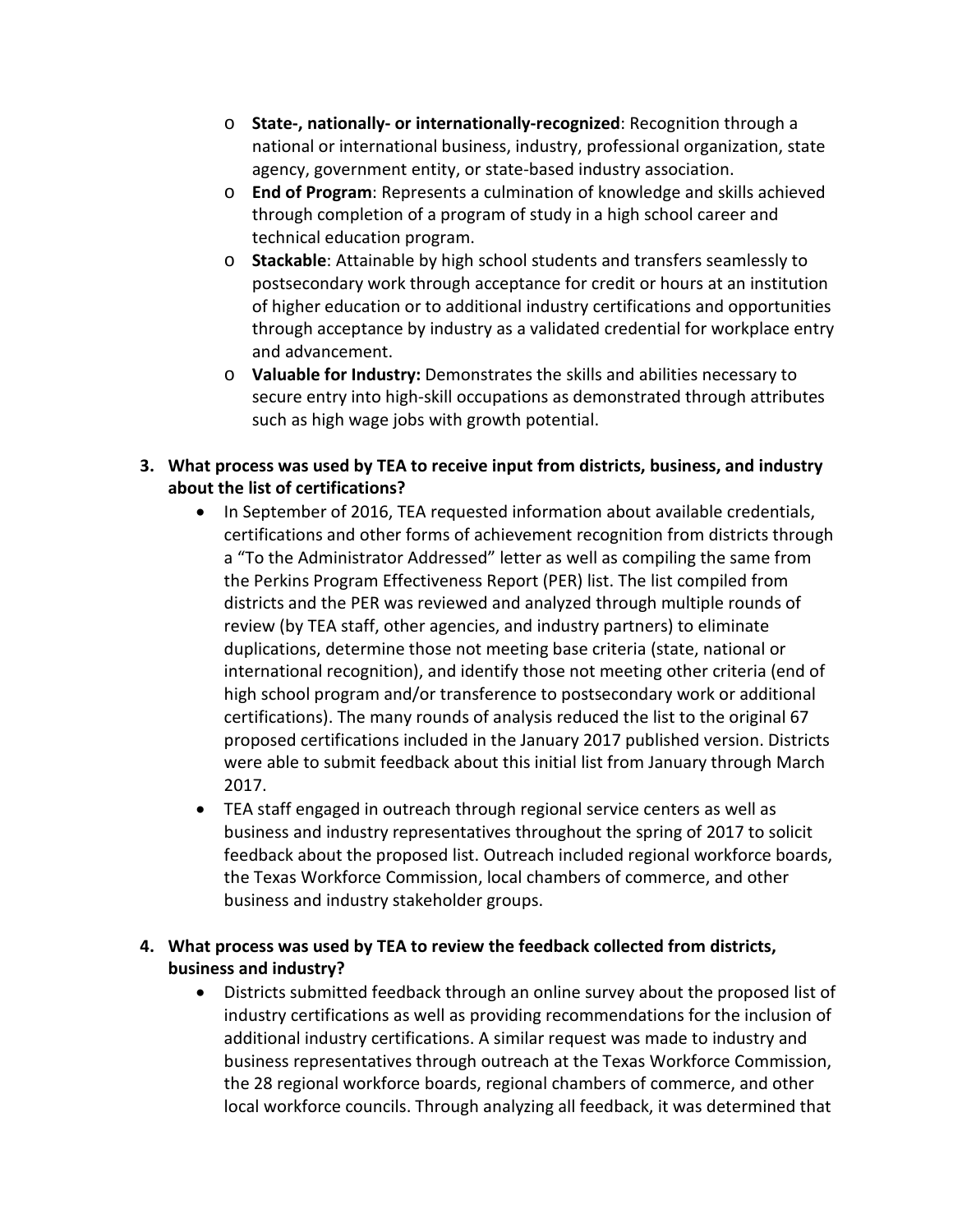9 out of the 67 proposals were not representative of industry need and were removed from the list (e.g. I-CAR certifications). Districts requested an additional 291 for consideration while industry requested an additional 37. These recommendations were reviewed against the criteria, and it was determined that an additional 15 met all criteria for inclusion as an industry certification and were added to the final list.

#### **5. Why aren't all of the PER list of credentials included in the final list?**

- Based on the criteria, not all of the credentials on the PER list were eligible for inclusion. For example, they may have included credentials issued by vendors or those that did not meet the other criteria the Commissioner included.
- **6. How will districts provide TEA with information about the students earning certifications?**
	- Beginning in the 2017-18 academic year, districts will enter information about industry-based certifications in PEIMS through the addition of a new PEIMS code table (C214). Information will be reported during the Fall 2017 collection (reporting on data related to 2016-17 graduates). Districts have the ability to enter up to 3 certifications per student.
- **7. How will the list of industry certifications be calculated within the accountability system?**
	- Information will be forthcoming as the new accountability system is adopted.
- **8. How does this list impact the industry certifications eligible for student performance acknowledgments in the Foundation High School Program?** 
	- TEA does not have the authority to define criteria for industry certifications eligible for student performance acknowledgements. It is the responsibility of the district to apply the definition adopted by the State Board of Education in determining what qualifies as a certification for performance acknowledgments. They may or may not include certifications on the list for accountability.
- **9. If our district has invested in certifications that are not included in the final list, what should we do?**
	- It is at the discretion of the district to make decisions about which credentials will be offered on each campus. The final list provides clarity about industry certification offerings recognized in the state's accountability system. TEA understands that district programs might choose to offer credentials that serve as important building blocks for students, yet do not necessarily meet the criteria for the accountability system.
- **10. How will TEA consider certifications that students may earn after completion of a high school program of study (those that are based on high school student preparation, but certified during a 2-year or 4-year post-secondary program of study)?**